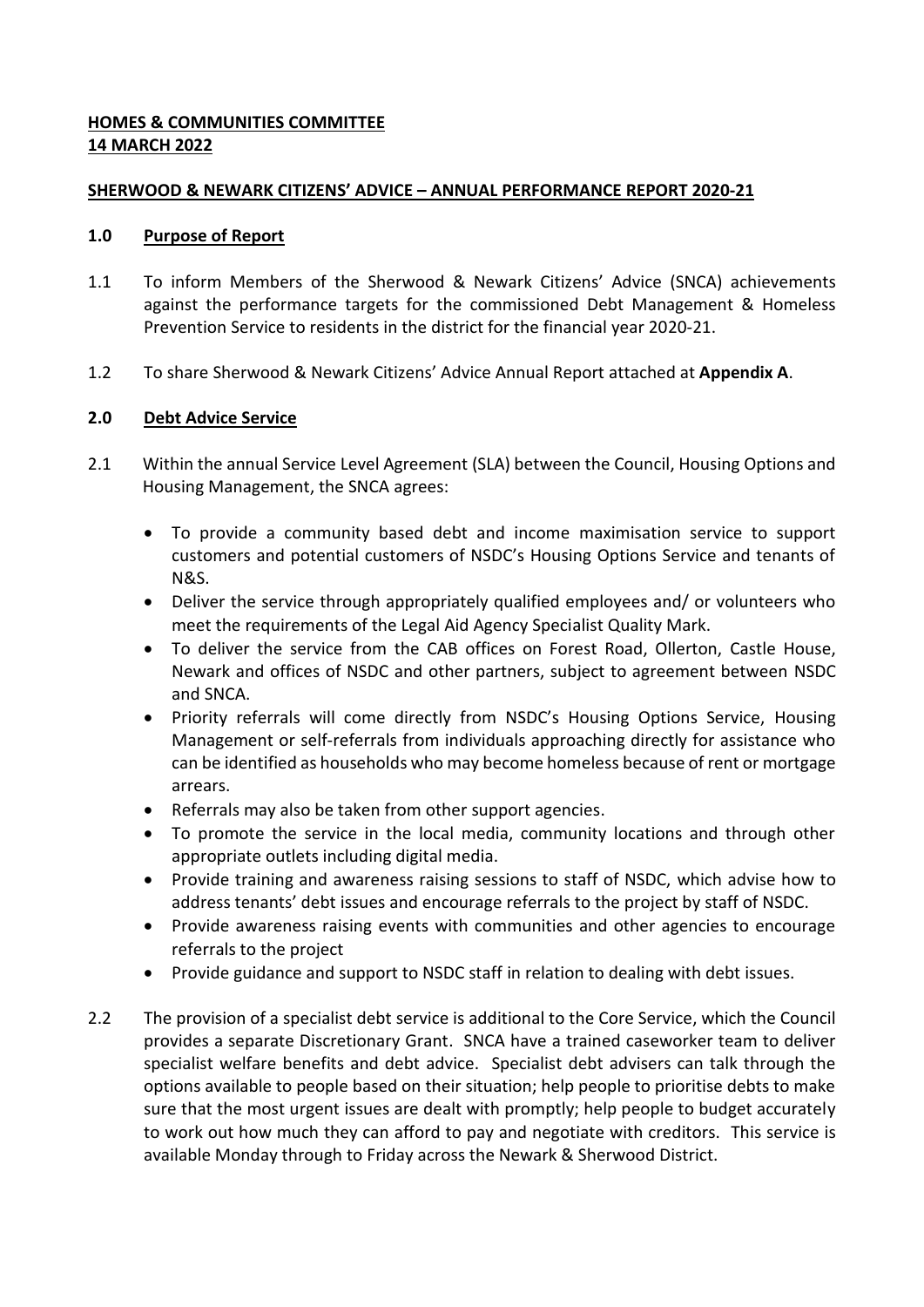2.3 The nominated SLA Managers for the Council and SNCA meet quarterly to review the agreed performance targets and outturns, which are provided below for 2020/21:

| <b>PERFORMANCE INDICATORS</b>                         | <b>Target</b> | Outturn        |
|-------------------------------------------------------|---------------|----------------|
| <b>Total Number of referrals</b>                      | 270           | 2020/21<br>234 |
| By:                                                   |               |                |
| Referring organisation (priority to be given to those |               |                |
| from NSDC                                             |               |                |
| Location                                              |               |                |
| Number of repeat contacts (within 3 month period)     | Data Only     | 0              |
| <b>DNA Appointments</b>                               | Data Only     | 55             |
| Total number of individuals assisted                  | 200           | 187            |
| By:                                                   |               |                |
| <b>Budget Advice</b>                                  |               |                |
| Debt Casework                                         |               |                |
| Tenure                                                | Data Only     |                |
| By:                                                   |               |                |
| Social - Council                                      |               | 105            |
| Social - other RP                                     |               | 34             |
| Private                                               |               | 44             |
| <b>Owner Occupier</b>                                 |               |                |
| Number of homeless preventions (sustainable for 6     | 125           | 111            |
| months)                                               |               |                |
| Of the above, number of potential N&S evictions       | 30            | 60             |
| prevented                                             |               |                |
| Total number of N&S individuals assisted              | Data Only     |                |
| By:                                                   |               |                |
| <b>Income Maximisation Advice</b>                     |               |                |
| For:                                                  |               | 105            |
| <b>Introductory Tenancies</b>                         |               |                |
| <b>Secure Tenancies</b>                               |               |                |
| Total number of N&S individuals assisted holding      | Data Only     | 8              |
| <b>Introductory Tenancies</b>                         |               |                |
| % of the above introductory tenancies sustained and   | Annual-       |                |
| successfully rolled over to secure tenancies without  | 100%          |                |
| arrears due to CAB intervention.                      | (Housing      |                |
|                                                       | Management    |                |
|                                                       | required to   |                |
|                                                       | provide data) |                |
| Total value of rent arrears managed:                  | £75,000       | £197,988       |
| By:                                                   |               |                |
| N&S                                                   |               |                |
| Other RP's                                            |               |                |
| Private                                               |               |                |
| Total value of mortgage arrears managed               | £100,000      | £122,661       |
| Total value of other debts managed, such as Energy    | Data Only     | £1,529,060     |
| and Utility arrears and other debt managed            |               |                |
| Training and Awareness raising sessions               | 4             | 1              |